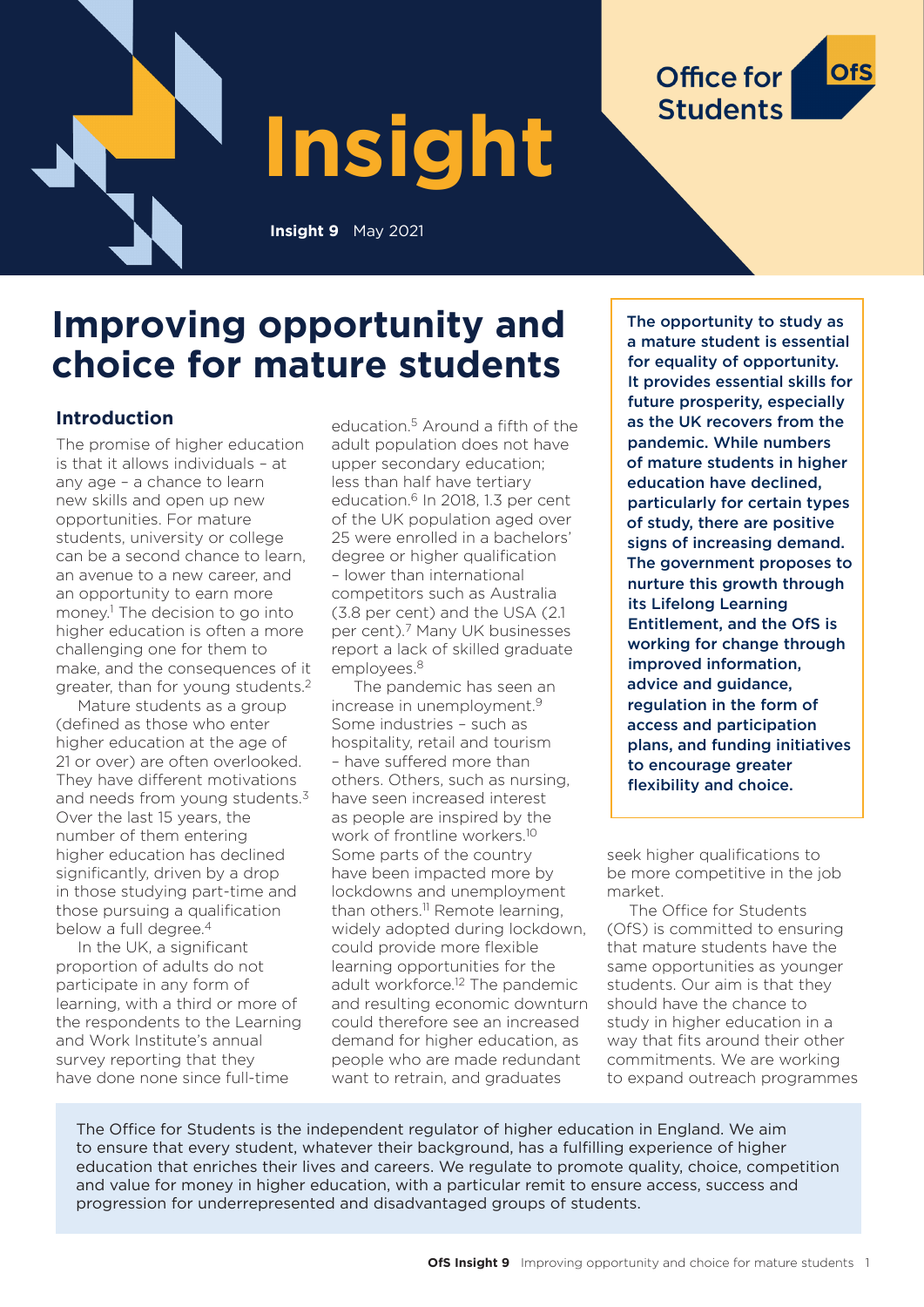such as Uni Connect to cover those beyond school age, and to increase the focus on mature students in access and participation plans.

This Insight brief comes at a critical juncture. In the Skills for Jobs white paper, the government has signalled its intention to introduce the Lifelong Learning Entitlement to make it easier to access training throughout people's lives and prioritise the skills that employers need.13 The government has followed this up with proposals in the Skills and Post-16 Education Bill, which was announced in the 2021 Queen's Speech. Central to the proposals is a plan to provide loans for both adult training and higher education courses beyond Level 4 on an equal footing, with greater access to modular provision to enable adults to update their skills flexibly and return to learning when it suits them.

## **Background**

In 2019-20 there were 705,000 mature students studying at undergraduate level at English higher education providers (45.6 per cent of the total number of undergraduates). Almost all postgraduate students are mature – 527,000 or 99.3 per cent of the total in 2019-20.14 Since 2010-11, the number of UKdomiciled undergraduate mature students entering English higher education providers has declined by 19.2 per cent, a reduction of some 47,000 students – although this figure disguises a significant change in the balance between part-time and full-time study, discussed later in this brief.

Mature students often have more complex needs than younger students. They are more likely to be disabled, come from more deprived areas, or have family or caring responsibilities.<sup>15</sup> If they are a part-time student, their primary focus might not be higher education. They may be a parent or carer, and may work full or part-time. Overall

they are slightly more likely to be white, but in older age groups the percentage of black students among applicants offered places increases.16

There is a long history of mature students' needs driving change in English higher education. This includes the expansion of adult education in the 1870s, the establishment of universities such as Birkbeck College and the Open University catering to part-time needs, the introduction of higher education courses in further education colleges, and new providers focused on professional development and flexible learning.17 To an extent, higher education is still conceived of as something mainly for young people, with an expectation that most students will want to experience the 'residential model' of university.18 Mature students' experience of higher education is often different. They are less likely to live on campus, more likely to live in their own home all year round, and more likely to commute.19

Characteristic analysis of the 2020 National Student Survey shows that 70.1 per cent of respondents aged 25 and above agreed or strongly agreed with the statement 'I feel part of a community of staff and students.'20 This is significantly over the benchmark we would expect, taking into account the group's other characteristics.21 A recent report examining how to support mature students found that those surveyed were interested in whether there would be other mature students on their courses, but were less concerned about social opportunities with other students.22

It is difficult to measure educational or social disadvantage for mature students. Measures used for younger students – such as free school meals (to gauge poverty) and the Participation of Local Areas measure (POLAR) (to measure educational disadvantage) – often do not have the same meaning once students have become more independent of parental ties. As a recent review of access and participation data concluded, a 'lack of availability of datasets for targeting outreach activities for mature and part-time learners emerges as a major gap.'23

Some broader-brush area measures are available. For example, looking at the Index of Multiple Deprivation (IMD),

#### Figure 1: Proportion of young and mature UK-domiciled undergraduate entrants at English higher education providers by IMD quintile in 2019-20



Source: OfS mature students datafile.<sup>24</sup>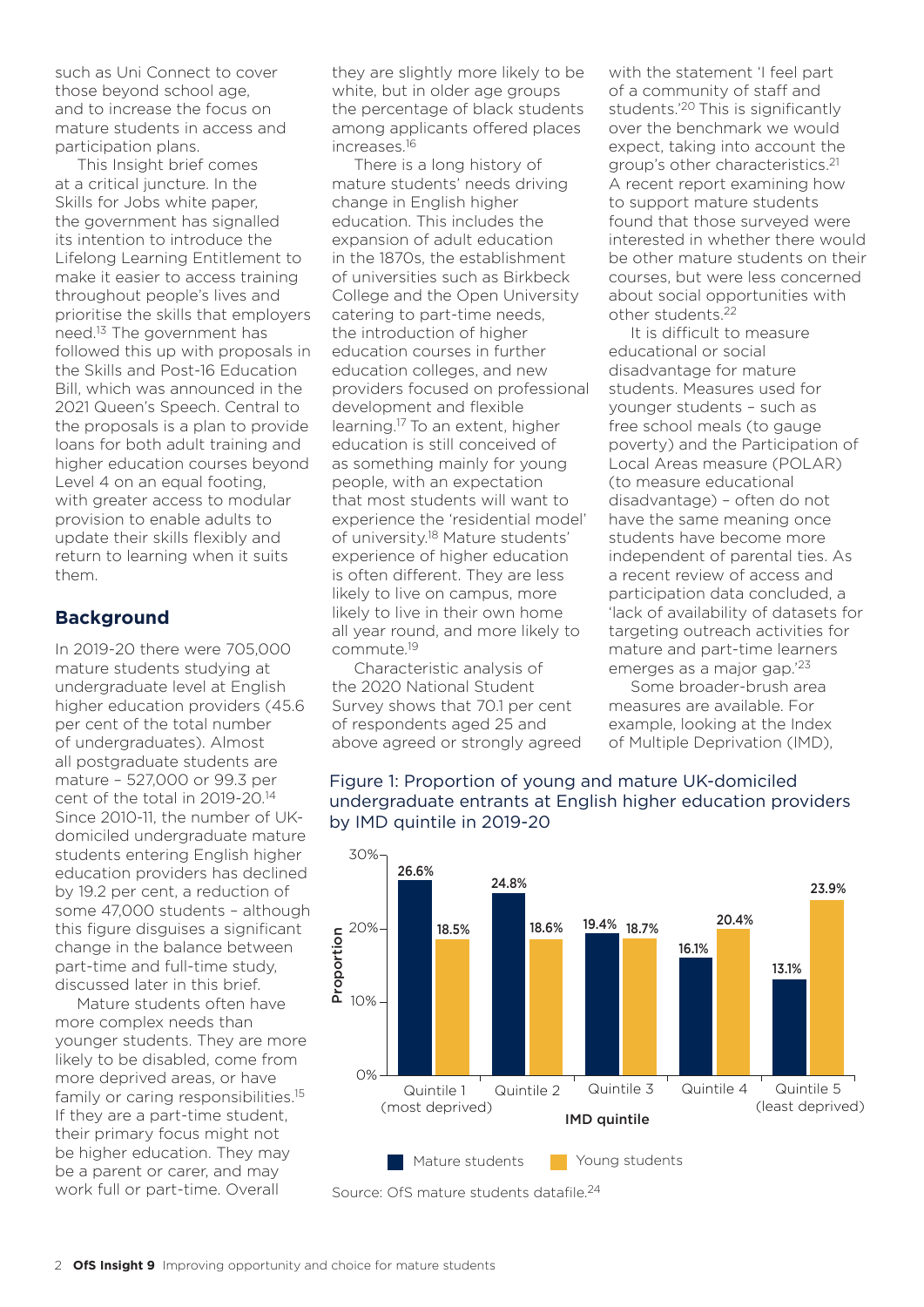more than twice as many mature students (26.6 per cent) live in the most deprived areas as in the least deprived (13.1 per cent). This pattern is even more pronounced for full-time mature students. This reverses what is seen with young students, only 18.5 per cent of whom come from the most deprived areas and 23.9 per cent from the least.25 This can be a somewhat crude measure of deprivation, since in urban areas deprived streets can be close to richer ones, and a mature student's last address before entering higher education may well differ from the area where they grew up. It nonetheless points to mature students living with more deprivation than their younger counterparts. That mature students are more likely to come from deprived areas shows the importance of higher education for opening up opportunities later in life.

# **Motivations**

The motivations of mature students are often different from those of students who entered higher education at 18 years old. Some were not able to begin higher education as teenagers because of a lack of qualifications, or because they were not encouraged to apply. Some may have had negative experiences of education, or did not feel they would 'fit', or chose a competing option such as a further education qualification or entering a workplace straight from secondary school.26 Some may wish to retrain, earn more money and have wider employment choices, or to learn something new.27 These new skills can be useful to the national economy, filling gaps in sectors like IT and the NHS.

Degree apprenticeships attract a high proportion of mature students. In 2018-19, 67.9 per cent of degree apprentices were over 21 when they started their courses, compared with only 29.7 per cent on traditional higher education courses.28

Entering higher education as a teenager is not always

# **Case Study: University Centre Telford**

University Centre Telford is the first of the University of Wolverhampton's Regional Learning Centres and is located in the heart of Telford above the public library. It is based on a model of collaboration using a wholecommunity integrated approach aligned with local economic and social needs, including higher skills to drive the local economy. It aims to increase awareness of higher education for all, enable progression routes and offer relevant courses locally.

The centre plays a key role in community engagement, working to engage and nurture prospective and current learners through bespoke information, advice and guidance, tasters, lectures and participation in community and Telford-wide events. Staff work with partners to identify barriers to learning and remove them, through initiatives such as an English Cafe and public lectures. Evidence shows that this approach benefits learners, the community and the wider economy. During the pandemic, learning has been essential in addressing the wellbeing of the communities who make up Telford, and the centre has played a key role.

The centre has increased participation for employee learners through courses in management and marketing and in education, and through top-up degrees for further education students. It is focused on expanding specialist provision to match employment and skills needs in the area.

The university's approach is based on sustained engagement with education, business, third sector and public sector partners to deliver what is needed in key locations. The centre represents a commitment to regional economic growth and development, and its success has led to other Regional Learning Centres and to major increases in investment, higher education provision and opportunities for mature learners to study locally.

possible, or the best option for the individual. For the most marginalised, entering higher education later can be lifechanging. Some disadvantaged groups, such as care-experienced students, might benefit from higher education at this stage.<sup>29</sup> Among those in prison, entering higher education can reduce reoffending.30 For adult refugees, higher education can be a transformational part of a new life in this country.<sup>31</sup>

## **Part-time and full-time study**

While the motivations for going to university or college may not have changed much over the last two decades, there has been a change since the turn of the century in how mature students study. In 2010-11, 149,000 parttime mature students entered higher education. By 2019-20, this number had more than halved to 64,000 – a decline of 57 per cent. In contrast, the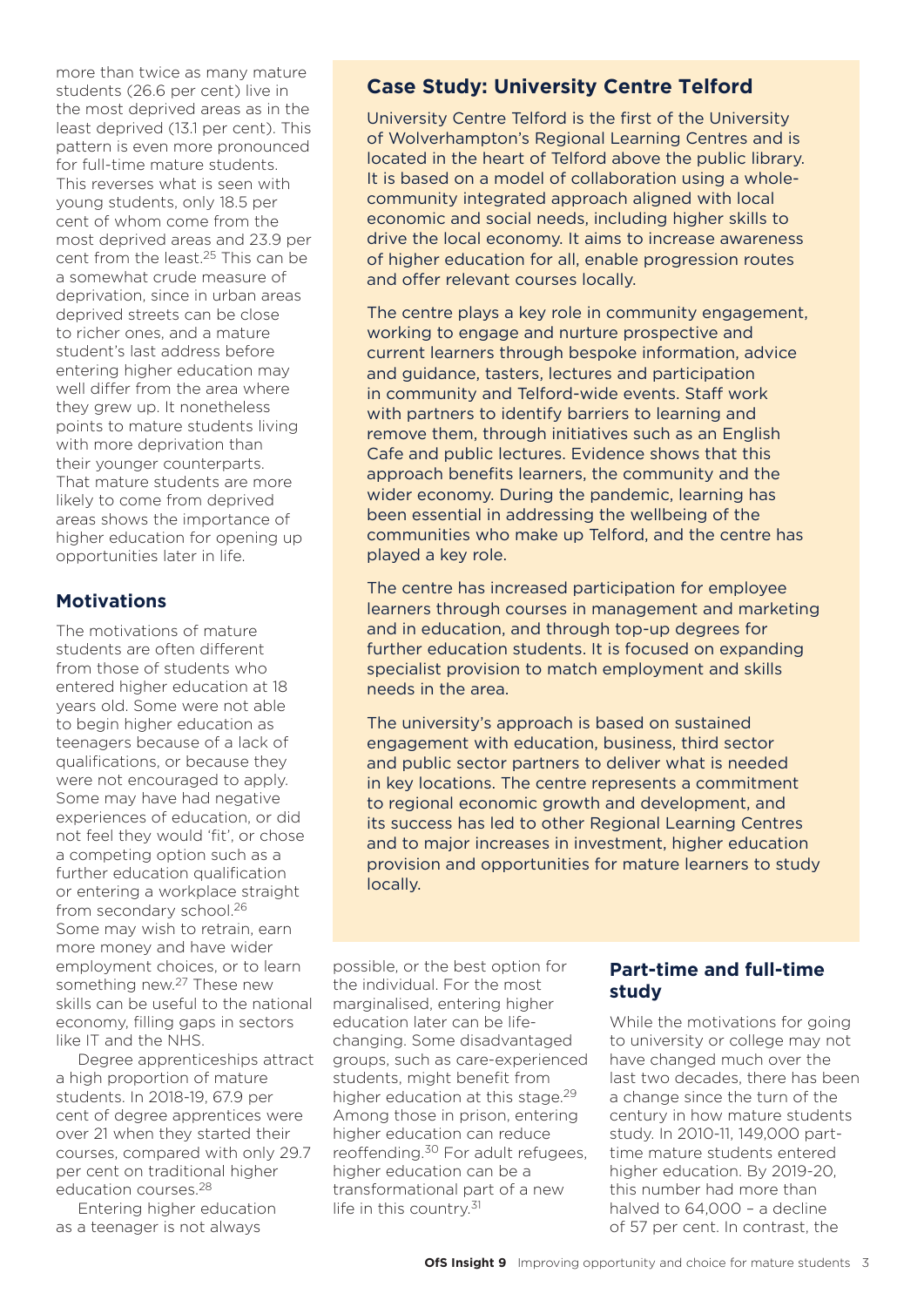numbers of mature students studying full-time have gone up by 41 per cent since 2010-11; these students now outnumber their counterparts studying part-time. In this way, the 'typical' mature student has changed markedly over the last decade: most are now studying full-time, even while the vast majority of parttime students remain mature. This shift coincided with a decline in part-time undergraduate study below a full degree, and a rise in full-time first degree study.<sup>32</sup>

This shift is not new. Part-time numbers peaked in the mid-2000s and have been declining – albeit at different rates – ever since.<sup>33</sup> There are various reasons for this decline. In 2008, the government stopped offering loans and living costs (with a few exceptions) for students studying for a qualification at a level equivalent to or lower than one they already held.<sup>34</sup> The increase in tuition fees to up to £9,000 in 2012 also had an impact – especially the stipulation that

study intensity must be over 25 per cent of full-time course to qualify for government loans.<sup>35</sup> Since the recession of 2007 to 2009, employers appear more reluctant to fund courses for their staff.36 Led by changes to student loans, universities and colleges have increasingly focused on full-time provision to the detriment of part-time provision.37 However, many newer providers offer courses and provision (often more locally) that is attractive to mature students.

Mature students seem far more averse than young students to taking on debt to study in higher education. Survey research has shown that financial concerns, such as tuition fees and living costs, were among the top reasons those who considered entering higher education as mature or part-time students in the end decided not to.<sup>38</sup> Tighter household budgets after a decade of pay freezes and benefit cuts are often cited as

a factor in dissuading mature students from taking the leap into higher education.39 Some of this drop-off in numbers may also be a loss of people who are learning for learning's sake, rather than primarily to increase their employability.40

Nor is it altogether clear that these 'lost' part-time students are learning in other ways. It seems unlikely that there is much transference from part-time to full-time study.<sup>41</sup> The decline in the availability of part-time study options means that higher education is increasingly an impossibility for groups like those with caring responsibilities, who cannot attend full-time.42 For many, the reduction in part-time options means the loss of their chance to enter higher education at all. The lack of short courses means that people who only want or need the knowledge in a single module are less likely to turn to universities or colleges.<sup>43</sup>

Even while the potential motivations of mature students





Source: OfS mature students datafile.44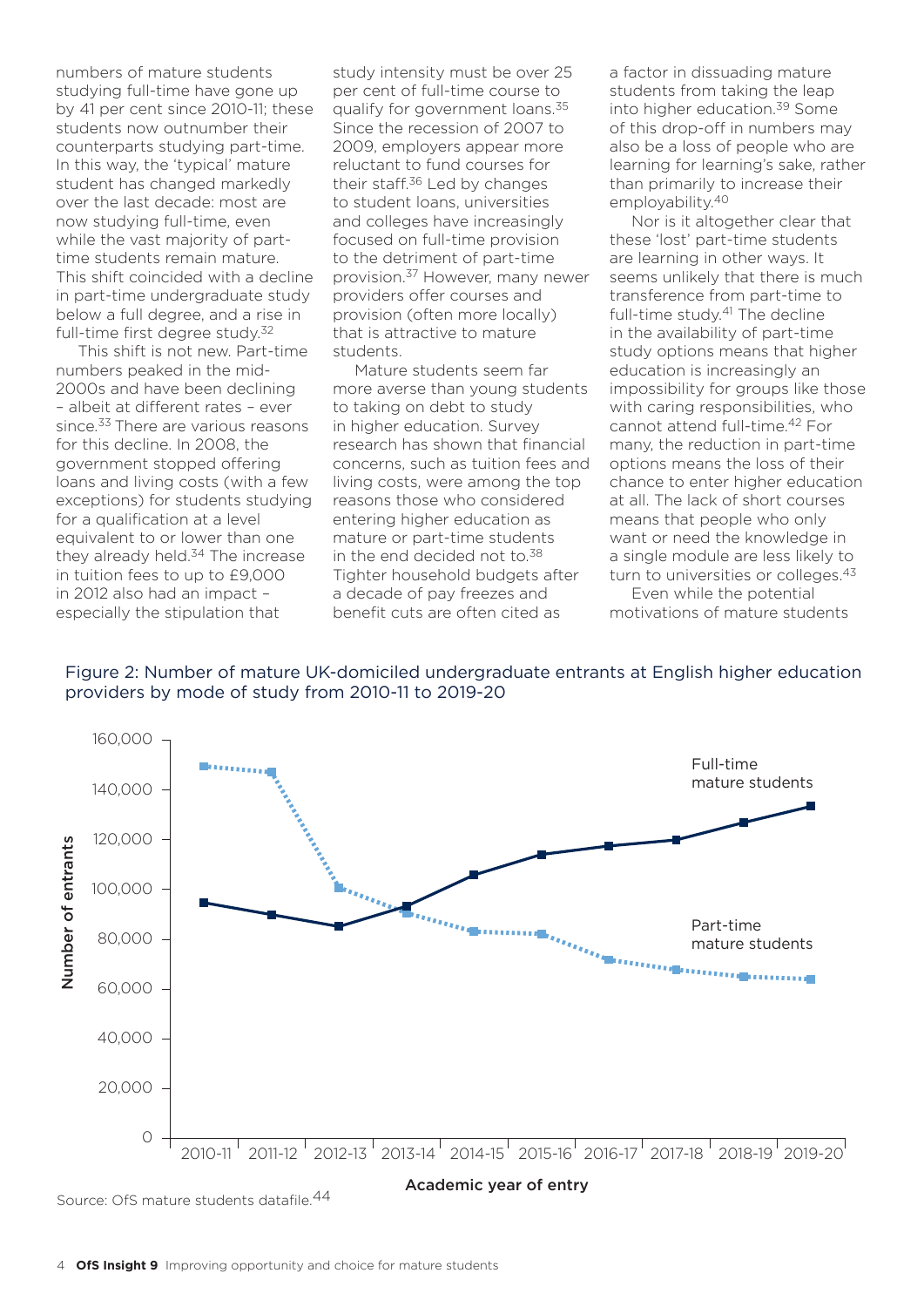are manifold, the options open to them have become more restricted. A wide variety of part-time options also benefited other groups, such as younger students who wanted to reduce course intensity because of disability or becoming parents during their courses. Not only do these individuals miss out on the opportunity to benefit from higher education, but the university or college does not benefit from their broader variety of outlooks and lived experience.

It is not a given that the period following the pandemic will see a rise in older people entering or re-entering higher education. After the 2007 to 2009 recession, there was a much greater fall in older mature students studying part-time than in younger ones.45 To ensure that as many people as possible can benefit, in May 2021 the Queen's speech introduced a bill which would establish the Lifelong Learning Entitlement, equivalent to four years of post-18 education.<sup>46</sup> This is expected to allow mature students to study part-time and benefit from the equivalent funding to those studying full-time, including at a lower intensity.

# **Where mature students study**

Regional inequalities in higher education matter more to mature students than some other groups, as they are less likely to be able to move for higher education. Younger students tend to move further and therefore often have greater choice of institutions.47 There are also higher education cold spots, especially in the rural and coastal areas of England, which could limit choice for those who cannot move far from their home region for education.48

Mature students are more likely to attend specialist providers and less selective universities than younger students. In 2019-20, more than a third (37.2 per cent) of mature undergraduates entering higher education went to universities with low average tariff scores (which often reflect entry requirements), while roughly a quarter (23.9 per cent) went to specialist providers.<sup>49</sup> By contrast, of young entrants in 2019-20, only 21.9 per cent studied at universities with low average tariff scores, while 6.0 per cent began their studies at a specialist provider.

#### Figure 3: Proportion of UK-domiciled undergraduate entrants at English higher education providers by provider tariff group in 2019-20



Source: OfS mature students datafile.<sup>52</sup>

Mature student representation at more selective universities (those with high average tariff scores) has declined from 8.8 per cent in 2010-11 to 5.9 per cent in 2019-20 – a reduction of 10,790 students in absolute terms. Meanwhile, the proportion of mature students starting higher education courses at further education colleges has nearly doubled, from 7.8 per cent in 2010-11 to 14.3 per cent in 2019-20 (from 18,980 to 25,960 entrants). This shift means that opportunities to progress from further into higher education – including through further education colleges and universities working together – are particularly important for mature students.

This change could be for a number of reasons. The more selective universities could be focusing on recruiting young students at the expense of mature students. Mature students could be choosing to study at other universities and colleges because they offer more flexible provision. They could also have little choice if they cannot move far from their home town.<sup>50</sup>

Mature students currently have better progression into highly skilled employment or further study than young students. Of undergraduate mature students studying fulltime before graduating in 2016- 17, 75.7 per cent progressed into highly skilled employment or further study, a rate 3.4 percentage points higher than for young students (72.3 per cent). Rates for part-time mature students were similar to full-time (75.8 per cent), and higher than young part-time students (by between nine and 14 percentage points). It should be noted, however, that young part-time study is uncommon.<sup>51</sup>

This is, of course, influenced by the extent to which mature students may be studying while already in a highly skilled job, or choosing subject areas with better progression outcomes. Mature students are often studying with a specific job in mind, whereas young students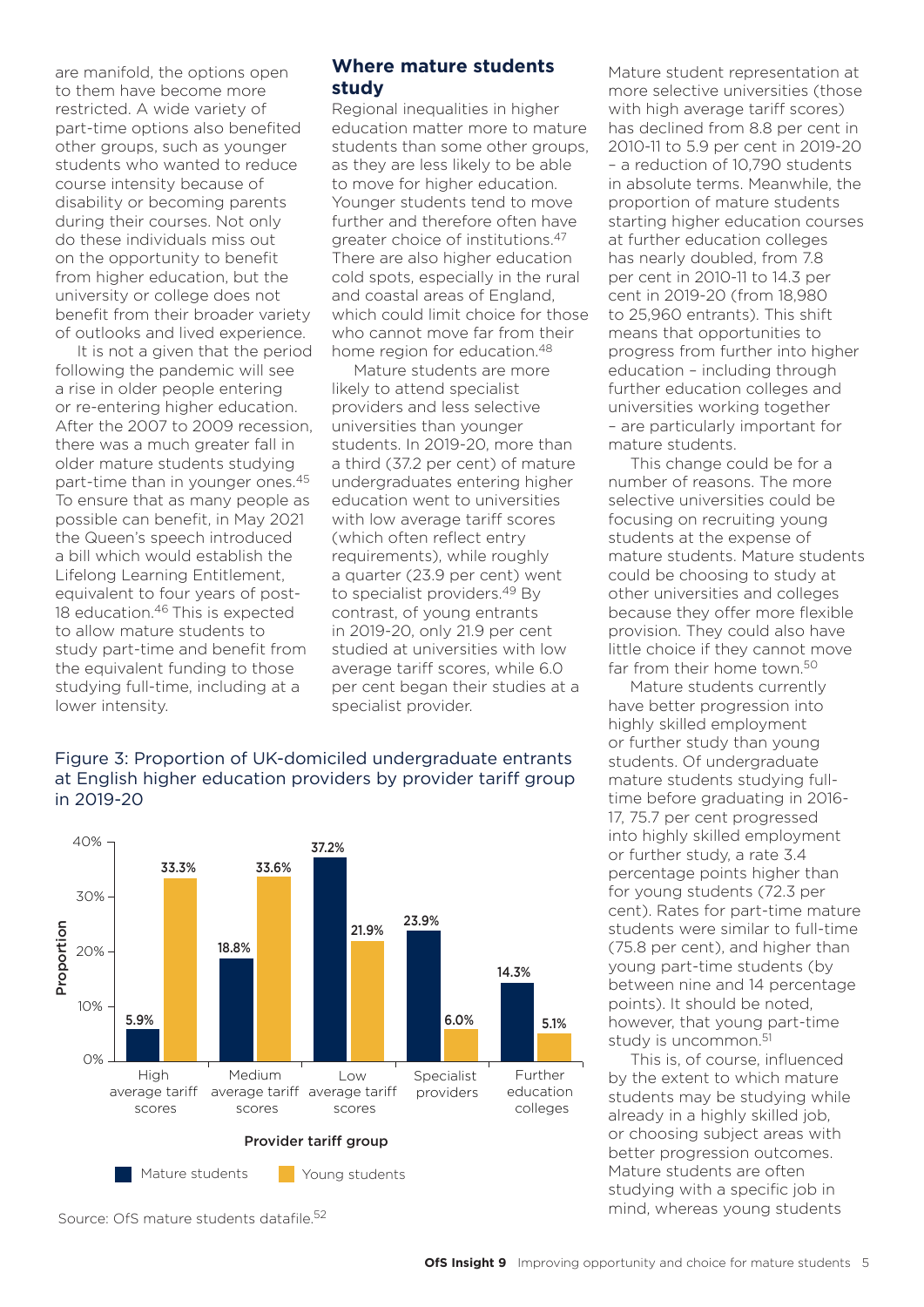# **Blackpool and the Fylde College case study**

Blackpool and the Fylde College has a focus on upskilling and reskilling students to meet the needs of the economy and facilitate social inclusion. 'Flying Start' is the college's principal programme supporting transition into and between levels in higher education for all students, offering essential study preparation.

Since the average age of students at the college is 28, with many having had a break in education, the Flying Start programme was developed from a need to ensure that students are prepared to enter and progress through higher education. Confidence, resilience and experience are deepened through blended delivery workshops that offer inspiration through practical advice and resources, to help manage study and familiarise students with available support. Digital access and support are integrated into the students' experience through a mobile-enabled virtual learning environment introduced at the beginning of their digital journey. The content responds to the predominantly mature student demographic, including focused discussions around returning to study and changing careers, and time management alongside other commitments.

To understand the effectiveness of Flying Start, the college monitors the performance of attendees throughout their student lifecycle through various measures, with clear benefits seen in the retention of students who participated in the workshops.

Flying Start complements the carefully considered provision offered by the college that the Centre for Transforming Access and Student Outcomes in Higher Education's recent research has found is attractive to the mature student lifestyle, namely flexible and condensed timetabling allowing mature learners to manage existing commitments, class sizes that are typically smaller than at a university, and the majority of students living locally.

may take more time to decide what career to enter.<sup>53</sup>

The ability to move to London gives an individual a greater choice of graduate jobs.<sup>54</sup> but for those with commitments to a particular place, such migration is less practical. In 2019 the OfS funded 16 projects across England to improve the employment prospects for graduates who stay in their home regions. Through a range of initiatives, including curriculum interventions and internships, these projects are supporting the transition into highly skilled work.55

Projects like these will potentially open up a greater choice of graduate jobs for those who cannot move for work – a group which includes many mature students. They will allow graduates to contribute to their local area, fill skills gaps, and drive prosperity.

## **Challenges for the sector**

While higher education can be transformative for mature students, it is not always geared towards their needs. Mature students are more likely to discontinue their studies. In

2018-19, 84.4 per cent of mature full-time students continued onto their second year, a rate eight percentage points below that for young students. Of part-time mature students, around twothirds continued into their second year. This was 6.6 percentage points below their younger counterparts.56

There is also a degree attainment gap between mature and young students (see Figure 4). In 2019-20, for full-time undergraduates, this gap was 9.6 percentage points.57 It has, over recent years, been narrowing. Numbers of young part-time students are small, but the data suggests that attainment is higher (by between 16 and 24 percentage points) among mature part-time students than their younger counterparts.58

These gaps in continuation and disparities in attainment have not translated into universal support from universities and colleges. In their access and participation plans submitted to the OfS as of March 2020, only 40 out of 230 included targets related to mature students. Of these, 27 were from universities, the rest from colleges or specialist providers. 37 had written commitments, such as bursaries and student support, and the majority of these related wholly or in part to access.

There is a need for greater choice of how to study, more flexible course structure and improved transitional support, particularly in the first year of higher education, or through foundation years and access courses.59 This support could include changes to the course structure, modular provision, evening seminars and childcare.

As we emerge from the pandemic, there will be more need than ever for opportunities to be available to mature students to reskill and upskill. Local opportunities for study and different pathways may be increasingly important, including higher education and further education partnerships, technical qualifications, and Access to Higher Education qualifications.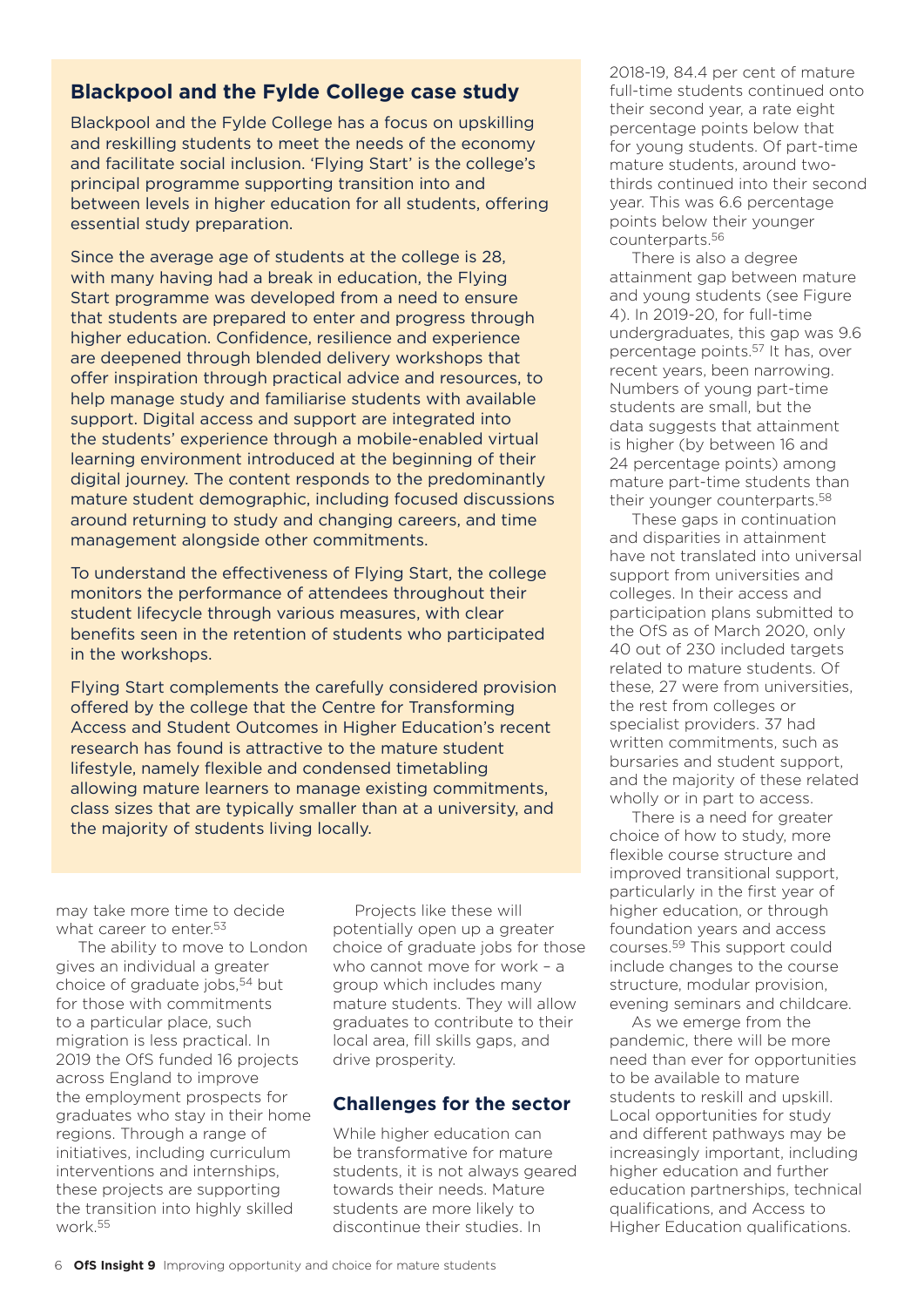#### Figure 4: Differences in UK-domiciled undergraduate rates of achieving a first or upper second class degree by age and mode of study in 2019-20



Source: OfS access and participation data dashboard.60 Note: 'pp' = 'percentage point'.

Over the coming year, we will engage with universities and colleges to build these routes more substantially into access and participation plans.

#### **New opportunities for mature students**

There are signs that a corner has been turned. Even before

the pandemic, part-time entrant numbers to the Open University had stopped falling.<sup>61</sup> During the pandemic, long-standing providers of remote higher education have reported an increase in enrolments.62 UCAS has released figures that show mature applicants from the UK rising by 24 per cent to 96,390. Applications for nursing from students aged 35 and over saw an increase of 39 per cent.<sup>63</sup> Nor is it evident that mature students who complete their studies are having a worse experience than their younger counterparts.

Online offerings such as massive open online courses have long been proposed as a solution to some of the barriers mature students face, allowing them to pick and choose modules from a wide variety of providers and complete them at their own pace. While take-up has been high, however, completion rates are often below 10 per cent.64

# **Deakin University, Australia: A welcoming environment for cloud learners**

Deakin University has over 60,000 students, with around 45,000 returning to study after a prior tertiary course, career or family break. About 30 per cent of all students choose to study online in cloud courses. These are overwhelmingly (circa 95 per cent) returning to study, and their experience is a useful lens on effective adult learning.

Deakin created its Cloud Campus, a virtual environment for students enrolled in online courses, to focus attention on the online student experience. To understand these students better, the university reviewed cohort characteristics and ran user experience studies.65 Cloud students are more likely to be older (75 per cent are over 24 years old), study part-time (70 per cent) and have families (48 per cent), and are evenly split between undergraduate and postgraduate study. Reconstruction of the student journey through longitudinal self-report identified key 'pain points' and interventions that could improve

learning and experience. Cloud students wanted timely and consistent information, flexible services accessible online and asynchronously, and proactive engagement from staff who understood their perspective.

Deakin addresses identified issues by embedding the cloud student perspective in quality assurance and uplift of processes and tools. Student feedback, success and outcomes are reported for cloud students alongside reports for physical campuses. Cloud student representatives are included in university committees and in major project consultation. Cloud Campus experts work alongside operational teams to identify and resolve pain points.

Deakin's online learning was developed from decades of distance education and early adoption of digital educational technologies. It has succeeded thanks a university-wide commitment to call out the experience and needs of learners looking for flexible ways to study.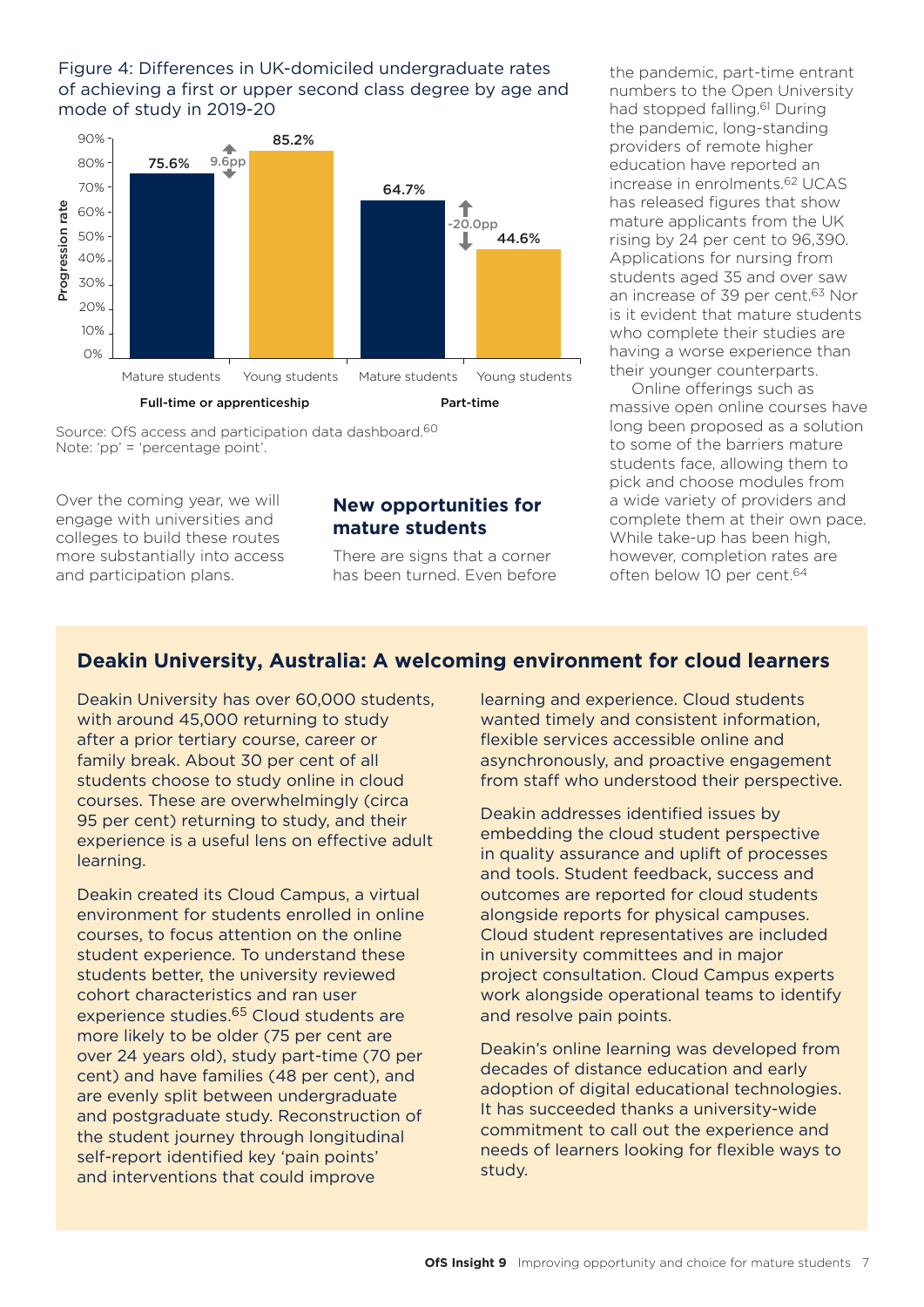Online teaching and learning have been catalysed by the pandemic as seminars and lectures have needed to be delivered remotely. If this trend continues, it could benefit mature students who want to study remotely or flexibly around work or caring commitments. It will be important, though, to consider the barriers that students face when accessing this provision. Access to the internet varies by region: 38 per cent of students in the North West had experienced a lack of reliable internet access, compared with just 23 per cent in London.66 Such regional inequalities will have to be addressed if digital learning is to be available to all.

# **What the OfS is doing to drive change**

As this brief has detailed, the choice open to mature students has been narrowing. The OfS is working to facilitate more choice, opportunity and flexibility across the sector. Through the access and participation plans, we require providers to consider how they support mature students throughout the student lifecycle, and set out how they intend to address gaps in performance where they find them. Although mature students have not been prioritised by many providers to date, we expect more focus to be given to them as we agree changes to plans following the pandemic.

We have been developing our outreach and access initiatives to target mature students. Online information, advice and guidance resources such as Discover Uni offer practical advice and support tailored towards prospective mature students.67 We will increase the focus of Uni Connect partnerships on working with employers and communities to support mature student participation, including a stronger role for further education colleges, and progression from further to higher education.68

In addition to our work to support local graduates, we are funding 18 universities to develop postgraduate conversion courses to allow people with degrees outside the areas of science, technology, engineering and maths to retrain in artificial intelligence. The programme is expected to create at least 2,500 postgraduates. A key aim of this initiative is to increase diversity and the number of people from underrepresented backgrounds in the fields of artificial intelligence and data.

We have seen a notable rise in mature students accepted onto nursing courses and we will continue to work with Health Education England to support government plans to increase opportunities for nursing, building on the research, advice and guidance we have published in this area 69

# **Conclusion**

Over the last 15 years, there has been a gradual narrowing of options and opportunities for mature students. Part-time study – especially under 50 per cent intensity – has been hollowed out. Digital and online courses have yet to fill the gap. For those who cannot study full-time because of other commitments, this lack of part-time provision means that higher education is not a viable option. Rectifying these issues will require involvement from the government, universities and colleges, and the OfS.

There are encouraging signs that mature students may be returning in greater numbers to higher education. Mature applicants have risen, especially in nursing. The introduction of remote learning, necessitated by the pandemic, has offered more flexible provision to those with other responsibilities.

The government's proposals for the Lifelong Learning Entitlement and more flexible provision could encourage this nascent regrowth. Universities

and colleges can build on the remote teaching and learning they introduced in the pandemic. The OfS will continue to fund and evaluate projects to create opportunities for mature students, to improve the information, advice and guidance available to them and to give them greater prominence in our access and participation work.

It is imperative that the momentum that is building for mature students is not lost after the pandemic. Improved choice, funding and flexibility will be essential to set mature and younger students on a truly equal footing.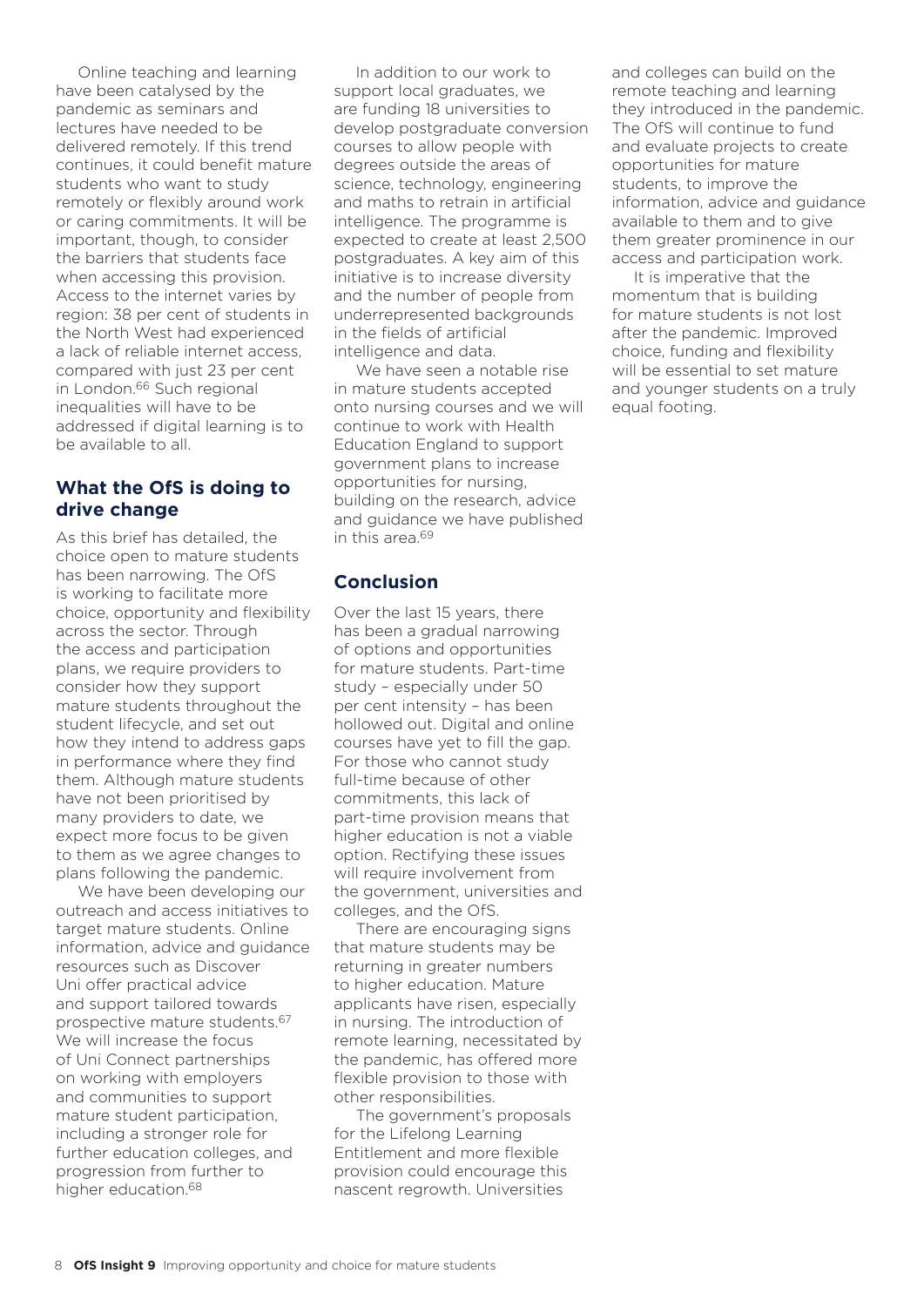# **Notes**

1 In this brief, for the sake of readability, we have used 'universities and colleges', or sometimes simply 'universities', to refer to what our Regulatory framework and other more formal documents call 'higher education providers'.

2 McCune, Velda, Jenny Hounsell, Hazel Christie, Viviene E Cree, and Lyn Tett, 'Mature and younger students' reasons for making the transition from further education into higher education', Teaching in Higher Education, 2010, pp691-702.

3 Centre for Transforming Access and Student Outcomes (TASO), 'Analysis report: Supporting access and student success for mature learners', April 2021 (available at [https://taso.org.uk/news-item/universitiescould-attract](https://taso.org.uk/news-item/universities-could-attract-more-mature-learners-by-offering-online-or-blended-learning/)[more-mature-learners-by-offering-online-or-blended](https://taso.org.uk/news-item/universities-could-attract-more-mature-learners-by-offering-online-or-blended-learning/)[learning/\)](https://taso.org.uk/news-item/universities-could-attract-more-mature-learners-by-offering-online-or-blended-learning/).

4 Datafile available to download alongside this brief at [www.officeforstudents.org.uk/publications/improving](https://www.officeforstudents.org.uk/publications/improving-opportunity-and-choice-for-mature-students/)[opportunity-and-choice-for-mature-students/](https://www.officeforstudents.org.uk/publications/improving-opportunity-and-choice-for-mature-students/);

Callender, Claire, and John Thomson, 'The lost part-timers: The decline of part-time undergraduate higher education in England', 2018 (available at [https://discovery.ucl.ac.uk/](https://discovery.ucl.ac.uk/id/eprint/10066734/) [id/eprint/10066734/\)](https://discovery.ucl.ac.uk/id/eprint/10066734/), p20.

5 Learning and Work Institute, 'Rates of adult participation in learning' [\(https://learningandwork.org.uk/whatwe-do/](https://learningandwork.org.uk/what-we-do/lifelong-learning/adult-participation-in-learning-survey/rates-of-adult-participation-in-learning/) [lifelong-learning/adult-participation-in-learning-survey/](https://learningandwork.org.uk/what-we-do/lifelong-learning/adult-participation-in-learning-survey/rates-of-adult-participation-in-learning/) [rates-of-adult-participation-in-learning/](https://learningandwork.org.uk/what-we-do/lifelong-learning/adult-participation-in-learning-survey/rates-of-adult-participation-in-learning/)).

6 Organisation for Economic Cooperation and Development, 'Adult education level' ([https://data.oecd.](https://data.oecd.org/eduatt/adult-education-level.htm) [org/eduatt/adult-education-level.htm](https://data.oecd.org/eduatt/adult-education-level.htm)). These statistics define upper secondary education as 'the final stage of secondary education' [\(https://stats.oecd.org/glossary/](https://stats.oecd.org/glossary/detail.asp?ID=5450) [detail.asp?ID=5450](https://stats.oecd.org/glossary/detail.asp?ID=5450)).

7 Organisation for Economic Cooperation and Development, 'Enrolment rates of the population aged 25 years or older, by level of education (2018)' ([https://](https://www.oecd-ilibrary.org/education/enrolment-rates-of-the-population-aged-25-years-or-older-by-level-of-education-2018_69b79b87-en) [www.oecd-ilibrary.org/education/enrolment-rates-of](https://www.oecd-ilibrary.org/education/enrolment-rates-of-the-population-aged-25-years-or-older-by-level-of-education-2018_69b79b87-en)[thepopulation-aged-25-years-or-older-by-level-of](https://www.oecd-ilibrary.org/education/enrolment-rates-of-the-population-aged-25-years-or-older-by-level-of-education-2018_69b79b87-en)[education-2018\\_69b79b87-en\)](https://www.oecd-ilibrary.org/education/enrolment-rates-of-the-population-aged-25-years-or-older-by-level-of-education-2018_69b79b87-en).

8 Prospects, 'Skills shortages in the UK, 2019/20', December 2019 (available at [https://luminate.prospects.](https://luminate.prospects.ac.uk/skills-shortages-in-the-uk) [ac.uk/skills-shortages-in-the-uk](https://luminate.prospects.ac.uk/skills-shortages-in-the-uk)).

9 Office for National Statistics, 'Labour market overview, UK: May 2021', [\(https://www.ons.gov.](https://www.ons.gov.uk/employmentandlabourmarket/peopleinwork/employmentandemployeetypes/bulletins/uklabourmarket/may2021) [uk/employmentandlabourmarket/peopleinwork/](https://www.ons.gov.uk/employmentandlabourmarket/peopleinwork/employmentandemployeetypes/bulletins/uklabourmarket/may2021) [employmentandemployeetypes/bulletins/](https://www.ons.gov.uk/employmentandlabourmarket/peopleinwork/employmentandemployeetypes/bulletins/uklabourmarket/may2021) [uklabourmarket/may2021](https://www.ons.gov.uk/employmentandlabourmarket/peopleinwork/employmentandemployeetypes/bulletins/uklabourmarket/may2021)).

10 Ford, Megan, 'Nursing courses see 32% rise in applications during COVID-19', Nursing Times, 18 February 2021 [\(https://www.nursingtimes.net/news/education/](https://www.nursingtimes.net/news/education/nursing-courses-see-32-rise-in-applications-during-covid-19-18-02-2021/) [nursing-courses-see-32-rise-in-applicationsduring](https://www.nursingtimes.net/news/education/nursing-courses-see-32-rise-in-applications-during-covid-19-18-02-2021/)[covid-19-18-02-2021/](https://www.nursingtimes.net/news/education/nursing-courses-see-32-rise-in-applications-during-covid-19-18-02-2021/)).

11 Houston, Donald, 'The unevenness in the local economic impact of COVID-19 presents a serious challenge to the government's "levelling up" agenda', November 2020 ([https://blogs.lse.ac.uk/politicsandpolicy/local-economic](https://blogs.lse.ac.uk/politicsandpolicy/local-economic-impact-covid19/)[impact-covid19/](https://blogs.lse.ac.uk/politicsandpolicy/local-economic-impact-covid19/)); Office for National Statistics, 'Labour market in the regions of the UK: May 2021' ([https://www.ons.gov.uk/employmentandlabourmarket/](https://www.ons.gov.uk/employmentandlabourmarket/peopleinwork/employmentandemployeetypes/bulletins/regionallabourmarket/may2021) [peopleinwork/employmentandemployeetypes/bulletins/](https://www.ons.gov.uk/employmentandlabourmarket/peopleinwork/employmentandemployeetypes/bulletins/regionallabourmarket/may2021) [regionallabourmarket/may2021](https://www.ons.gov.uk/employmentandlabourmarket/peopleinwork/employmentandemployeetypes/bulletins/regionallabourmarket/may2021)); Institute for Fiscal Studies, 'Levelling up: Where and how?', October 2020 (available at [https://www.ifs.org.uk/publications/15055\)](https://www.ifs.org.uk/publications/15055).

12 OfS, 'Gravity assist: Propelling higher education towards a brighter future', March 2021 (available at [www.](https://www.officeforstudents.org.uk/publications/gravity-assist-propelling-higher-education-towards-a-brighter-future/) [officeforstudents.org.uk/publications/gravity-assist](https://www.officeforstudents.org.uk/publications/gravity-assist-propelling-higher-education-towards-a-brighter-future/)[propelling-higher-education-towards-a-brighterfuture/](https://www.officeforstudents.org.uk/publications/gravity-assist-propelling-higher-education-towards-a-brighter-future/)).

13 Department for Education, 'Skills for jobs: lifelong learning for opportunity and growth', January 2021 ([https://www.gov.uk/government/publications/skills-for](https://www.gov.uk/government/publications/skills-for-jobs-lifelong-learning-for-opportunity-and-growth)[jobs-lifelong-learning-for-opportunity-and-growth\)](https://www.gov.uk/government/publications/skills-for-jobs-lifelong-learning-for-opportunity-and-growth).

14 Higher Education Statistics Agency, 'HE student enrolments by personal characteristics 2015/16 to 2019/20' ([https://www.hesa.ac.uk/data-and-analysis/](https://www.hesa.ac.uk/data-and-analysis/sb258/figure-5) [sb258/figure-5](https://www.hesa.ac.uk/data-and-analysis/sb258/figure-5)).

15 Million Plus and National Union of Students, 'Never too late to learn: Mature students in higher education', May 2012 (available at [https://www.millionplus.ac.uk/policy/](https://www.millionplus.ac.uk/policy/reports/never-too-late-to-learn) [reports/never-too-late-to-learn](https://www.millionplus.ac.uk/policy/reports/never-too-late-to-learn)), pp7-8; Sutton, Charlotte E, 'Does age matter in higher education? Investigating mature undergraduate students' experiences', P hD Thesis, 2019 (available at [https://leicester.figshare.com/](https://leicester.figshare.com/articles/thesis/Does_Age_Matter_in_Higher_Education_Investigating_Mature_Undergraduate_Students_Experiences/10321283) articles/thesis/Does\_Age\_Matter\_in\_Higher\_Education [Investigating\\_Mature\\_Undergraduate\\_Students\\_](https://leicester.figshare.com/articles/thesis/Does_Age_Matter_in_Higher_Education_Investigating_Mature_Undergraduate_Students_Experiences/10321283) [Experiences/10321283](https://leicester.figshare.com/articles/thesis/Does_Age_Matter_in_Higher_Education_Investigating_Mature_Undergraduate_Students_Experiences/10321283)), pp71-76.

16 UCAS, 'Admissions patterns for mature applicants', August 2018 (available at [https://www.ucas.com/](https://www.ucas.com/file/175936/downl) [file/175936/down](https://www.ucas.com/file/175936/downl)l), pp13-14.

17 Weinbren, Daniel, The Open University: A history (2015); Parry, Gareth, and Anne Thompson, 'Closer by Degrees: The past, present and future of higher education in further education colleges', 2002 (available at [https://dera.ioe.](https://dera.ioe.ac.uk//10140/) [ac.uk//10140/](https://dera.ioe.ac.uk//10140/)); Fielden, John and Robin Middlehurst, 'Alternative providers of higher education: Issues for policymakers', January 2017 ([available at https://www.](https://www.hepi.ac.uk/2017/01/05/3762/) [hepi.ac.uk/2017/01/05/3762](https://www.hepi.ac.uk/2017/01/05/3762/)/), p29.

18 William Whyte, 'Somewhere to live: Why British students study away from home – and why it matters', November 2019 (available at [https://www.hepi.](https://www.hepi.ac.uk/2019/11/14/somewhere-to-live-why-british-students-study-away-from-home-and-why-it-matters/) [ac.uk/2019/11/14/somewhere-to-live-why-british](https://www.hepi.ac.uk/2019/11/14/somewhere-to-live-why-british-students-study-away-from-home-and-why-it-matters/)[studentsstudy-away-from-home-and-why-it-matters/](https://www.hepi.ac.uk/2019/11/14/somewhere-to-live-why-british-students-study-away-from-home-and-why-it-matters/)).

19 Holton, Mark, and Kirsty Finn, 'Being-in-motion: The everyday (gendered and classed) embodied mobilities for UK university students who commute', Mobilities, 2018, pp426-40; Holton, Mark, 'Traditional or nontraditional students? Incorporating UK students' living arrangements into decisions about going to university', Journal of Further and Higher Education, 2018, pp556-569; Pokorny, H, D Holley and S Kane, 'Commuting, transitions and belonging: The experiences of students living at home in their first year at university', Higher Education, 2017, pp543–58.

20 OfS, 'National Student Survey – NSS: Sector analysis', ([www.officeforstudents.org.uk/advice-andguidance/](https://www.officeforstudents.org.uk/advice-and-guidance/student-information-and-data/national-student-survey-nss/sector-analysis/) [student-information-and-data/national-student-survey](https://www.officeforstudents.org.uk/advice-and-guidance/student-information-and-data/national-student-survey-nss/sector-analysis/)[nss/sector-analysis/](https://www.officeforstudents.org.uk/advice-and-guidance/student-information-and-data/national-student-survey-nss/sector-analysis/)).

21 These other characteristics are sex, ethnicity, mode of study, subject of study, disability status. This gap could be related to a large proportion of mature students learning through long-distance methods or being clustered at a small number of providers.

22 TASO, 'Summary report: Supporting access and student success for mature learners', April 2021 (available at [https://taso.org.uk/news-item/universities-could](https://taso.org.uk/news-item/universities-could-attract-more-mature-learners-by-offering-online-or-blended-learning/)[attract-more-mature-learners-by-offering-onlineor](https://taso.org.uk/news-item/universities-could-attract-more-mature-learners-by-offering-online-or-blended-learning/)[blended-learning/\)](https://taso.org.uk/news-item/universities-could-attract-more-mature-learners-by-offering-online-or-blended-learning/), p4.

23 CFE Research, 'Data use for access and participation in higher education', February 2020 (available at [www.](https://www.officeforstudents.org.uk/publications/data-use-for-access-and-participation/) [officeforstudents.org.uk/publications/data-use-for](https://www.officeforstudents.org.uk/publications/data-use-for-access-and-participation/)[access-and-participation/\)](https://www.officeforstudents.org.uk/publications/data-use-for-access-and-participation/), p52.

24 Available to download alongside this brief at [www.](https://www.officeforstudents.org.uk/publications/improving-opportunity-and-choice-for-mature-students/) [officeforstudents.org.uk/publications/improving](https://www.officeforstudents.org.uk/publications/improving-opportunity-and-choice-for-mature-students/)[opportunity-and-choice-for-mature-students/](https://www.officeforstudents.org.uk/publications/improving-opportunity-and-choice-for-mature-students/).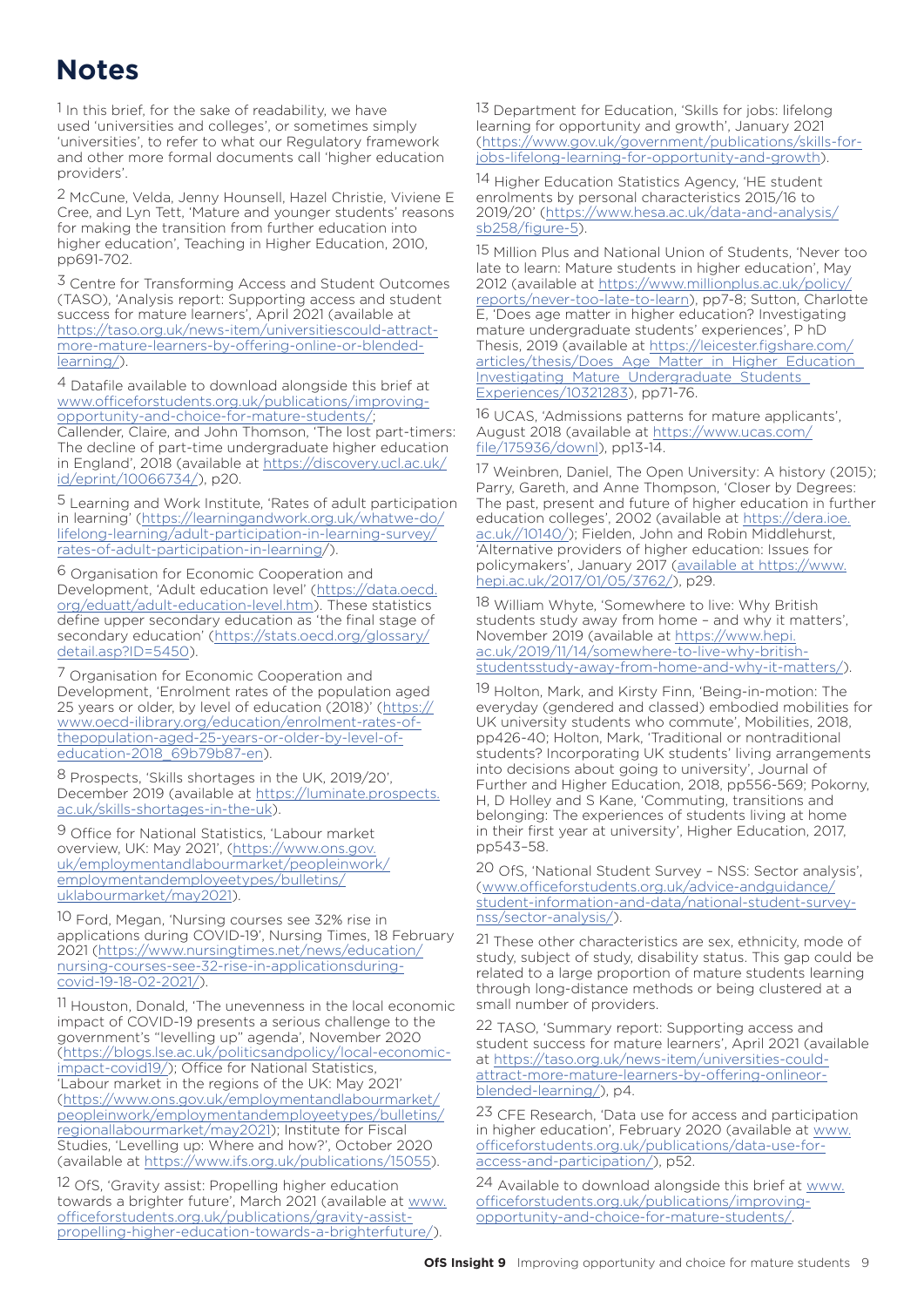25 Datafile available to download alongside this brief at [www.officeforstudents.org.uk/publications/improving](https://www.officeforstudents.org.uk/publications/improving-opportunity-and-choice-for-mature-students/)[opportunity-and-choice-for-mature-students/](https://www.officeforstudents.org.uk/publications/improving-opportunity-and-choice-for-mature-students/).

26 Swain, Jon, and Cathie Hammond, 'The motivations and outcomes of studying for part-time mature students in higher education', International Journal of Lifelong Education, 2011, pp591-612; McCune, Velda, Jenny Hounsell, Hazel Christie, Viviene E Cree and Lyn Tett, 'Mature and younger students' reasons for making the transition from further education into higher education', Teaching in Higher Education, 2010, pp691-702; Busher, Hugh and Nalita James 'Mature students' socioeconomic backgrounds and their choices of Access to Higher Education courses', Journal of Further and Higher Education, 2020, p641; TASO, 'Analysis report: Supporting access and student success for mature learners', April 2021 (available at [https://taso.org.uk/news-item/](https://taso.org.uk/news-item/universities-could-attract-more-mature-learners-by-offering-online-or-blended-learning/) [universities-could-attract-more-mature-learners-by](https://taso.org.uk/news-item/universities-could-attract-more-mature-learners-by-offering-online-or-blended-learning/)[offering-online-or-blendedlearning/\)](https://taso.org.uk/news-item/universities-could-attract-more-mature-learners-by-offering-online-or-blended-learning/).

27 Butcher, John, and John Rose-Adams, 'Part-time learners in open and distance learning: revisiting the critical importance of choice, flexibility and employability', Open Learning: The Journal of Open, Distance and e-Learning, 2015, pp127-37; Bridgstock, R, 2009, 'The graduate attributes we've overlooked: Enhancing graduate employability through career management skills', Higher Education Research and Development, 2009, pp31-44.

28 OfS, 'Analysis of Level 6 and 7 apprenticeships', May 2020 (available at [www.officeforstudents.org.uk/](https://www.officeforstudents.org.uk/publications/analysis-of-level-6-and-7-apprenticeships/) [publications/analysis-of-level-6-and-7-apprenticeships/](https://www.officeforstudents.org.uk/publications/analysis-of-level-6-and-7-apprenticeships/)), p4.

29 OfS, 'Consistency needed: Care experienced students and higher education', April 2021 [\(www.](https://www.officeforstudents.org.uk/publications/consistency-needed-care-experienced-students-and-higher-education/#Background) [officeforstudents.org.uk/publications/consistency](https://www.officeforstudents.org.uk/publications/consistency-needed-care-experienced-students-and-higher-education/#Background)[needed-care-experienced-students-and](https://www.officeforstudents.org.uk/publications/consistency-needed-care-experienced-students-and-higher-education/#Background)[highereducation/#Background](https://www.officeforstudents.org.uk/publications/consistency-needed-care-experienced-students-and-higher-education/#Background)).

30 Farley, Helen, and Anne Pike, 'Engaging prisoners in education: Reducing risk and recidivism', Advancing Corrections: Journal of the International Corrections and Prisons Association, 2016, pp65–73.

31 Refugee Support Network, '"I just want to study": Access to higher education for young refugees and asylum seekers', February 2012 (available at [https://www.](https://www.reuk.org/resources/13-i-just-want-to-study-access-to-higher-education-for-young-refugees-and-asylum-seekers) [reuk.org/resources/13-i-just-want-to-study-accessto](https://www.reuk.org/resources/13-i-just-want-to-study-access-to-higher-education-for-young-refugees-and-asylum-seekers)[higher-education-for-young-refugees-and-asylum](https://www.reuk.org/resources/13-i-just-want-to-study-access-to-higher-education-for-young-refugees-and-asylum-seekers)[seekers\)](https://www.reuk.org/resources/13-i-just-want-to-study-access-to-higher-education-for-young-refugees-and-asylum-seekers), pp7-9.

32 'Number of UK-domiciled undergraduate students to English higher education providers 2006-07 to 2019- 20', May 2021 ([www.officeforstudents.org.uk/data-and](https://www.officeforstudents.org.uk/data-and-analysis/official-statistics/published-statistics/)[analysis/official-statistics/published-statistics/](https://www.officeforstudents.org.uk/data-and-analysis/official-statistics/published-statistics/)).

33 House of Commons Library, 'Higher education student numbers', February 2021 (available at [https://](https://commonslibrary.parliament.uk/research-briefings/cbp-7857/) [commonslibrary.parliament.uk/research-briefings/cbp-](https://commonslibrary.parliament.uk/research-briefings/cbp-7857/)[7857/\)](https://commonslibrary.parliament.uk/research-briefings/cbp-7857/), p26.

34 House of Commons Library, 'Mature students in England', February 2021 (available at [https://](https://commonslibrary.parliament.uk/research-briefings/cbp-8809/) [commonslibrary.parliament.uk/research-briefings/cbp-](https://commonslibrary.parliament.uk/research-briefings/cbp-8809/)[8809/\)](https://commonslibrary.parliament.uk/research-briefings/cbp-8809/), p21.

35 Callender, Claire, and John Thomson, 'The lost parttimers: The decline of part-time undergraduate higher education in England', 2018 (available at [https://discovery.](https://discovery.ucl.ac.uk/id/eprint/10066734/) [ucl.ac.uk/id/eprint/10066734/](https://discovery.ucl.ac.uk/id/eprint/10066734/)), pp24-25.

36 The Open University, 'Fixing the broken market in part-time study', November 2017 (available at [https://](https://www.hepi.ac.uk/2017/11/16/time-tackle-part-time-crisis/) [www.hepi.ac.uk/2017/11/16/time-tackle-part-time-crisis/](https://www.hepi.ac.uk/2017/11/16/time-tackle-part-time-crisis/)), p8.

37 Callender, Claire, 'The 2012-13 reforms of student finances and funding in England: The implications for the part-time undergraduate higher education sector' in Brada, JC, W Bienkowski and M Kuboniwa (eds) International Perspectives on Financing Higher Education, 2015, pp80-97 [https://eprints.bbk.ac.uk/](https://eprints.bbk.ac.uk/id/eprint/42796/1/published%20Poland%20PT%20students%2018-06-2014%202.pdf) [id/eprint/42796/1/published%20Poland%20PT%20](https://eprints.bbk.ac.uk/id/eprint/42796/1/published%20Poland%20PT%20students%2018-06-2014%202.pdf) [students%2018-06-2014%202.pdf](https://eprints.bbk.ac.uk/id/eprint/42796/1/published%20Poland%20PT%20students%2018-06-2014%202.pdf) [PDF], pp9-10.

38 Department for Education, 'Post-18 choice of parttime study', May 2019 (available at [https://www.gov.uk/](https://www.gov.uk/government/publications/post-18-choice-of-part-time-study) [government/publications/post-18-choice-of-part-time](https://www.gov.uk/government/publications/post-18-choice-of-part-time-study)[study](https://www.gov.uk/government/publications/post-18-choice-of-part-time-study)), p49.

39 Callender, Claire, 'Putting part-time students at the heart of the system?', Higher Education Policy Institute, 2015 (available at [https://www.hepi.ac.uk/2015/10/29/](https://www.hepi.ac.uk/2015/10/29/finance-stupid-decline-part-time-higher-education/) [finance-stupid-decline-part-time-highereducation/](https://www.hepi.ac.uk/2015/10/29/finance-stupid-decline-part-time-higher-education/)), p21.

40 Universities UK, 'UUK Review of part-time and mature higher education: Survey of stakeholder evidence', October 2013 (available at [https://www.universitiesuk.](https://www.universitiesuk.ac.uk/policy-and-analysis/reports/Pages/power-of-part-time.aspx) [ac.uk/policy-and-analysis/reports/Pages/power-of](https://www.universitiesuk.ac.uk/policy-and-analysis/reports/Pages/power-of-part-time.aspx)[parttime.aspx](https://www.universitiesuk.ac.uk/policy-and-analysis/reports/Pages/power-of-part-time.aspx)), p6.

41 Butcher, John, '"Shoe-horned and side-lined"? Challenges for part-time learners in the new HE landscape', July 2015 (available at [http://oro.open.](http://oro.open.ac.uk/43768/) [ac.uk/43768/\)](http://oro.open.ac.uk/43768/), pp21, 26-27.

42 Callender, Claire, 'Putting part-time students at the heart of the system?', Higher Education Policy Institute, 2015 (available at [https://www.hepi.ac.uk/2015/10/29/](https://www.hepi.ac.uk/2015/10/29/finance-stupid-decline-part-time-higher-education/) [finance-stupid-decline-part-time-highereducation/](https://www.hepi.ac.uk/2015/10/29/finance-stupid-decline-part-time-higher-education/)), pp21-22, 31.

43 Learning and Work Institute, 'Rates of adult participation in learning' [\(https://learningandwork.org.](https://learningandwork.org.uk/what-we-do/lifelong-learning/adult-participation-in-learning-survey/rates-of-adult-participation-in-learning/) [uk/whatwe-do/lifelong-learning/adult-participation-in](https://learningandwork.org.uk/what-we-do/lifelong-learning/adult-participation-in-learning-survey/rates-of-adult-participation-in-learning/)[learning-survey/rates-of-adult-participation-in-learning/](https://learningandwork.org.uk/what-we-do/lifelong-learning/adult-participation-in-learning-survey/rates-of-adult-participation-in-learning/)).

44 Available to download alongside this brief at [www.](https://www.officeforstudents.org.uk/publications/improving-opportunity-and-choice-for-mature-students/) [officeforstudents.org.uk/publications/improving](https://www.officeforstudents.org.uk/publications/improving-opportunity-and-choice-for-mature-students/)[opportunity-and-choice-for-mature-students/.](https://www.officeforstudents.org.uk/publications/improving-opportunity-and-choice-for-mature-students/)

45 Oxford Economics, 'Macroeconomic influences on the demand for part-time higher education in the UK', April 2014 (available at [https://www.voced.edu.au/content/](https://www.voced.edu.au/content/ngv%3A62328) [ngv%3A62328](https://www.voced.edu.au/content/ngv%3A62328)), p14.

46 Department for Education, 'Skills for jobs: Lifelong learning for opportunity and growth', January 2021 ([https://www.gov.uk/government/publications/skills-for](https://www.gov.uk/government/publications/skills-for-jobs-lifelong-learning-for-opportunity-and-growth)[jobs-lifelong-learning-for-opportunity-and-growth](https://www.gov.uk/government/publications/skills-for-jobs-lifelong-learning-for-opportunity-and-growth)).

47 UCAS, 'Admissions patterns for mature applicants', August 2018 (available at [https://www.ucas.com/](https://www.ucas.com/file/175936/downl) [file/175936/downl](https://www.ucas.com/file/175936/downl)), p15.

48 OfS, 'Maps showing the distribution of higher education places in England, 2017-18' [\(www.](https://www.officeforstudents.org.uk/annual-review-2019/a-new-approach-to-fair-access-participation-and-success/#beforeofs) [officeforstudents.org.uk/annual-review-2019/a](https://www.officeforstudents.org.uk/annual-review-2019/a-new-approach-to-fair-access-participation-and-success/#beforeofs)[new-approach-to-fair-access-participation](https://www.officeforstudents.org.uk/annual-review-2019/a-new-approach-to-fair-access-participation-and-success/#beforeofs)[andsuccess/#beforeofs](https://www.officeforstudents.org.uk/annual-review-2019/a-new-approach-to-fair-access-participation-and-success/#beforeofs)).

49 Providers are categorised according to their tariff group, using the same methodology as in our key performance measure 2 (available at [www.](https://www.officeforstudents.org.uk/about/measures-of-our-success/participation-performance-measures/gap-in-participation-at-higher-tariff-providers-between-the-most-and-least-represented-groups/) [officeforstudents.org.uk/about/measures-of](https://www.officeforstudents.org.uk/about/measures-of-our-success/participation-performance-measures/gap-in-participation-at-higher-tariff-providers-between-the-most-and-least-represented-groups/)[oursuccess/participation-performance-measures/](https://www.officeforstudents.org.uk/about/measures-of-our-success/participation-performance-measures/gap-in-participation-at-higher-tariff-providers-between-the-most-and-least-represented-groups/) [gap-in-participation-at-higher-tariff-providers-between](https://www.officeforstudents.org.uk/about/measures-of-our-success/participation-performance-measures/gap-in-participation-at-higher-tariff-providers-between-the-most-and-least-represented-groups/)[themost-and-least-represented-groups/\)](https://www.officeforstudents.org.uk/about/measures-of-our-success/participation-performance-measures/gap-in-participation-at-higher-tariff-providers-between-the-most-and-least-represented-groups/). Higher tariff providers are the top third of English higher education providers when ranked by average tariff score of UK domiciled undergraduate entrants. Tariff scores are defined using Higher Education Statistics Agency data from academic years 2012-13 to 2014-15.